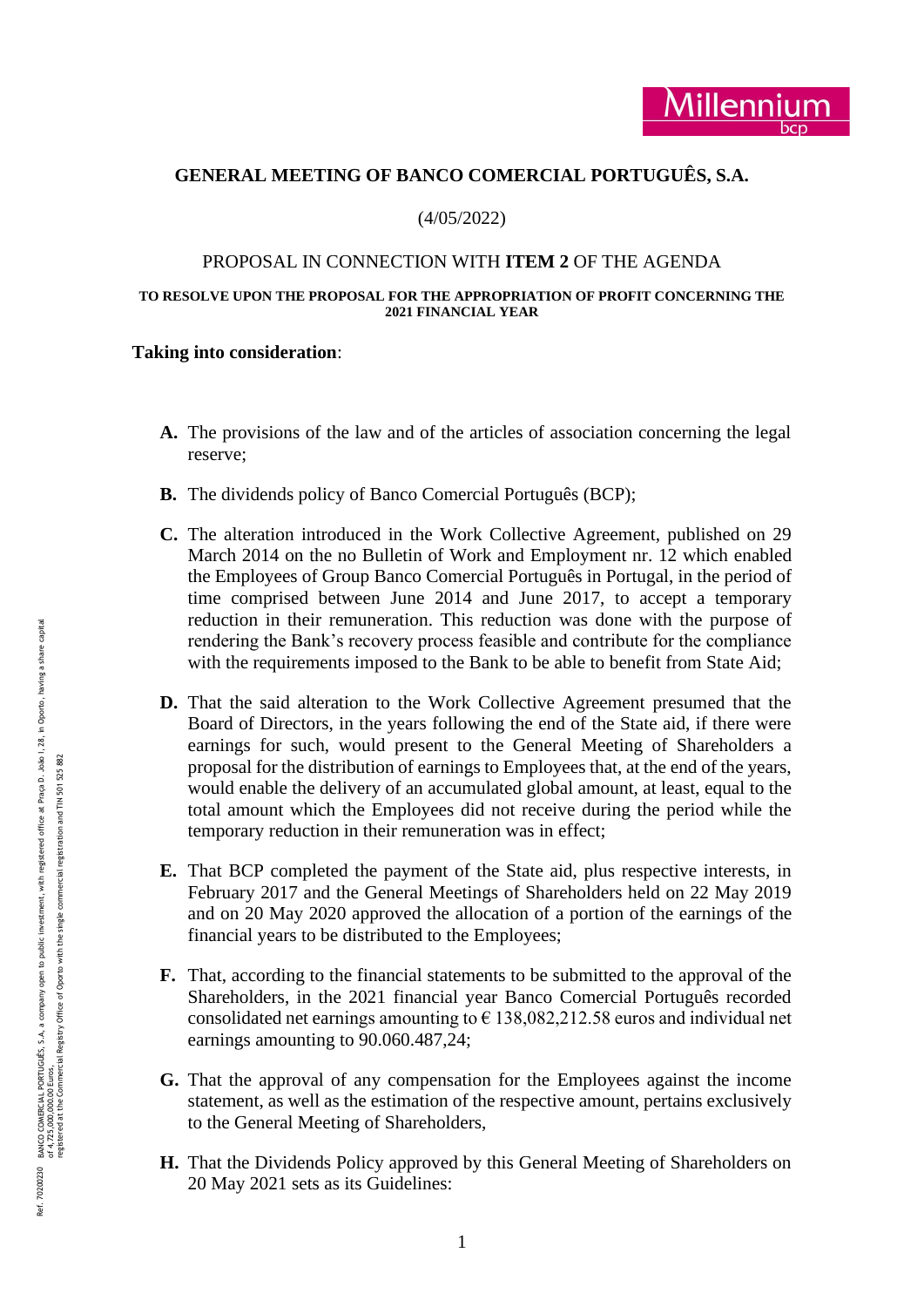- a. The promotion of conditions for the sustainable observance of the capital ratios at any moment applicable to the Bank, as well as the remaining applicable legal requirements, including the limitations that are applicable at any moment, resulting from the calculation of the maximum amount to be distributed;
- b. The retention of own funds that enable to promote coherence with the Risk Appetite Statement (RAS) and with the results of the internal capital adequacy assessment process (ICAAP);
- c. The safeguard of an appropriate safety margin on the values established by the regulator within the scope of its assessment and evaluation on the adequacy of strategies, processes, capital and liquidity that are appropriate to the risks to which the Bank is or might be exposed to (SREP);
- **I.** That, reiterating its intention to comply with the Bank's dividends policy, the Board of Directors cannot fail to consider the potential impacts and uncertainties associated with the current pandemic situation and international geopolitical crisi s and respective impacts on the economy in general, that advise extreme caution in the proposal for the appropriation of income, caution also recommended by the Supervisory Authorities,

The Board of Directors

#### **Proposes:**

# **I**

In accordance with article 66  $(5)$  (f) and for purposes of article 376  $(1)$  (b) of the Companies Code, and article 54 of the Bank's articles of association, we propose the following application of year-end results amounting to  $\epsilon$  90.060.487,24, euros:

a) For the reinforcement of legal reserve,  $\epsilon$  9.006.048,73;

b) For attribution of dividends,  $\epsilon$  13.602.590,96

c) For distribution to the employees  $\epsilon$  5.692.000,00;

d)  $\in$  61.759.847,55, that is, the remaining, to Retained Earnings.

# **II**

Considering that the global amount  $\epsilon$  13,602,590.96 foreseen in number one as dividends was estimated based on a unit dividend per share issued (in the case,  $\epsilon$  0,0009 per share) and the fact that it is not possible to make an accurate determination the number of own shares in the portfolio on the date the dividends are paid, we do hereby propose, in case of approval of the proposed allocation of dividends, the adoption of a resolution setting forth the following: